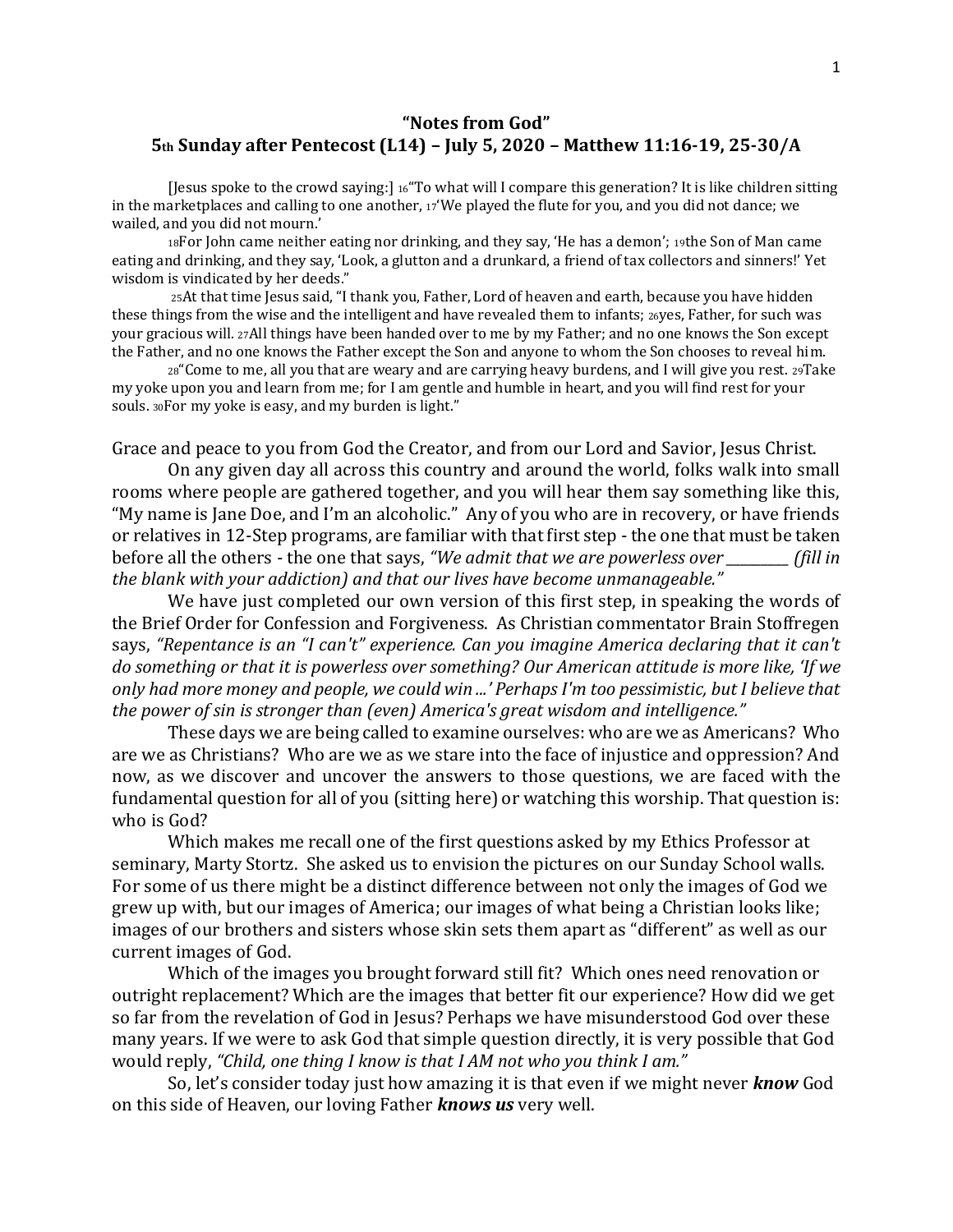Did you ever have one of those times when you actually recognize a message from God? You might call it a "God moment" or a "God wink" - when we can see God's handiwork or realize that God has been leaving us "love notes" all along?

All today's texts focus on the serendipity of how we imagine God. In fact, Matthew's Gospel starts out with Jesus' comment on how we have learned from other wayward children, playing in the marketplace. (A bit of historical background might be helpful here.) Flutes and dancing indicate a wedding feast, at which **men** would dance. Wailing and mourning indicate a funeral, at which **women** whirl and cry. So in our playground scene, the girls are yelling, *"Hey guys, wanna play funeral?"* And the boys are saying, *"Naw, but how about wedding?"* Children, already learning to "have it their way" – and never satisfied. And the adults look on and say, *"Just what is it that you kids want?"*

You know how frustrating kids can be; now see with God's eyes: First, he sends something familiar, an Old Testament prophet with notes from God. He came fasting and speaking words of discipline that somehow the people had forgotten as they grew. "Repent!" said John the Baptist, and the people read God's note named John and said, *"He has a demon!"* 

So, God tried again using the New Testament "Messiah format" note, with a man who came eating, drinking and celebrating life and wholeness, and they cried out against Jesus, because they didn't like the notes he was passing out, either. *"He's a glutton, a drunkard!"*

Yes, we are fickle, we faithful followers…You'd think that God would get frustrated with us, or at least impatient, as we open God's notes to us and leave them on the shelf, or worse, never even open them at all! Luckily God does not send us a postcard that says simply, *"Just what is it that you people WANT?* 

Think about all the notes God has been sending us lately: *Love your neighbor*, especially your vulnerable neighbor – pick up some extra groceries, or make breakfast bags, or buy school supplies to help out during the pandemic. *Pray for your persecutors* – maybe those folks that aren't wearing a mask because they don't feel sick! Forgive them, for they must really not know what they do...Or how about those protestors who are calling for an end to the militarization of our police forces – *Don't you know God wants you to listen*  to their yearning for justice and the same freedoms we take for granted? The note might be encouraging us to read, to listen, to find out more, to really hear the stories of injustices that have kept our brothers and sisters living their lives in fear.

Will we ignore the call for "repentance"? Or will we find a way to put the purple mountains majesty and the glory of the Lord into the lives of those who deserve it as much as we do?

Just like Paul, we know what God wants (as Micah would say,) *"to act justly, love mercy, and walk humbly with our God."* Or, in Jesus' words, *"to love God with all our heart, with all our mind and with all our strength, and our neighbors as ourselves."* Paul envisioned that kind of faith, too, and could not achieve it. Just like Paul, we find we are at war within ourselves, and with brother Martin Luther we proclaim, *"we confess that we are in bondage to sin and cannot free ourselves."* 

And that, dear friends, is the key that unlocks the note that contains the truest picture of God and us: **We cannot. But God can. We will not. But God will.** God can and will love us no matter what we think, just because God is love. Jesus embodies that picture of God in his words today: Stop! Lay down the heavy yoke the world and you make for yourself and accept the one God has made *for you*—the one God made you, for.